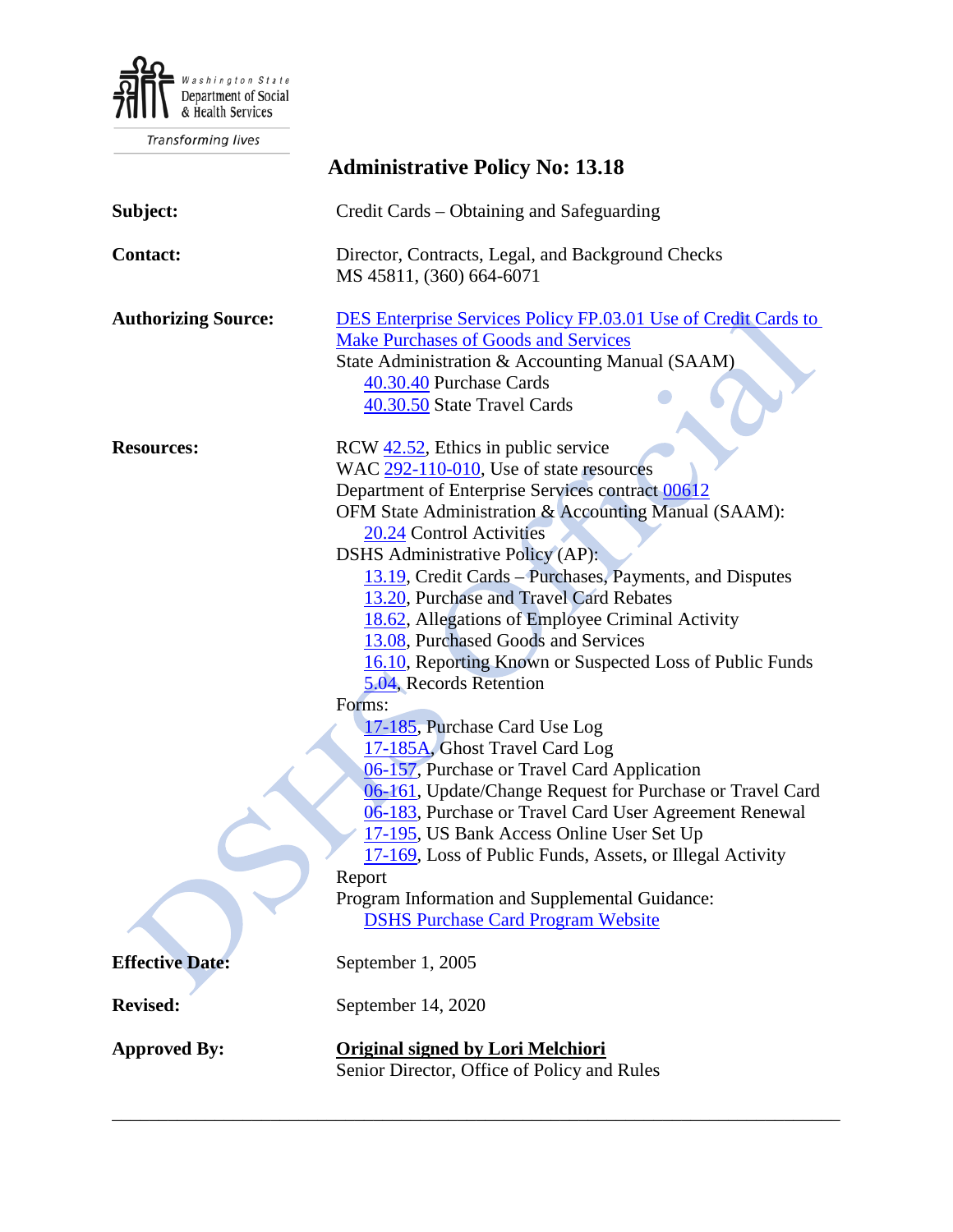## **Purpose**

This policy establishes the requirements for obtaining and safeguarding assigned Credit Cards used by DSHS. This policy supplements state purchase card policies outlined in the DES Enterprise Services Policy [F.03.01,](https://des.wa.gov/sites/default/files/public/documents/Finance/StatewideCardPolicy.pdf) as permitted by section 6.d.

## **Scope**

This policy applies to all DSHS employees who use, monitor, or manage credit cards issued under the Department of Enterprise Services contract [00612,](https://apps.des.wa.gov/DESContracts/Home/ContractSummary/00612) EXCEPT Voyager fuel cards.

## **Definitions**

**Access online** means the website the card company provides DSHS employees to manage and monitor DSHS credit cards.

**Account manager** is the individual the assistant secretary (or designee) assigns the responsibility for monitoring the appropriate use and timely payment of the credit card managing account.

**Card company** is the vendor(s) Department of Enterprise Services (DES) authorizes to issue credit cards to DSHS.

**Card custodian** is the individual(s) the Account Manager assigns the responsibility for safeguarding the credit cards(s) and account number(s).

**Card user** is a DSHS employee granted access to the credit card to make a payment as described in DSHS Admin Policy [13.19.](http://one.dshs.wa.lcl/Policies/Administrative/DSHS-AP-13-19.pdf)

**Card user agreement** means the approval section on the *Purchase or Travel Card Application*  (form DSHS [06-157\)](http://forms.dshs.wa.lcl/formDetails.aspx?ID=8758) or *Update/Change Request for Purchase or Travel Card* (form DSHS [06-](http://forms.dshs.wa.lcl/formDetails.aspx?ID=10033) [161\)](http://forms.dshs.wa.lcl/formDetails.aspx?ID=10033). It also refers to the *Purchase or Travel Card User Agreement Renewal* (form DSHS [06-](http://forms.dshs.wa.lcl/formDetails.aspx?ID=40968) [183\)](http://forms.dshs.wa.lcl/formDetails.aspx?ID=40968).

**Contractor** is any person, business, non-profit, or government entity who provides services to DSHS under a contractual agreement and not as an employee of DSHS.

**Credit card** is an account issued through the card company that entitles the holder to pay for goods and services using the DSHS line of credit. The account may be a plastic credit card or a ghost card. DSHS uses a variety of credit cards including purchase cards, department travel cards, combo cards (purchasing + travel) and custom cards (cards with MCC templates designed to meet specific program needs).

**Credit card log** refers to DSHS Forms [17-185](http://forms.dshs.wa.lcl/formDetails.aspx?ID=9161) *Purchase Card Use Log,* [17-185A,](http://forms.dshs.wa.lcl/formDetails.aspx?ID=31029) *Ghost Travel Card Log,* or similar internally developed document used to track credit card use during the billing cycle. Logs may be electronic or paper, depending on the business environment.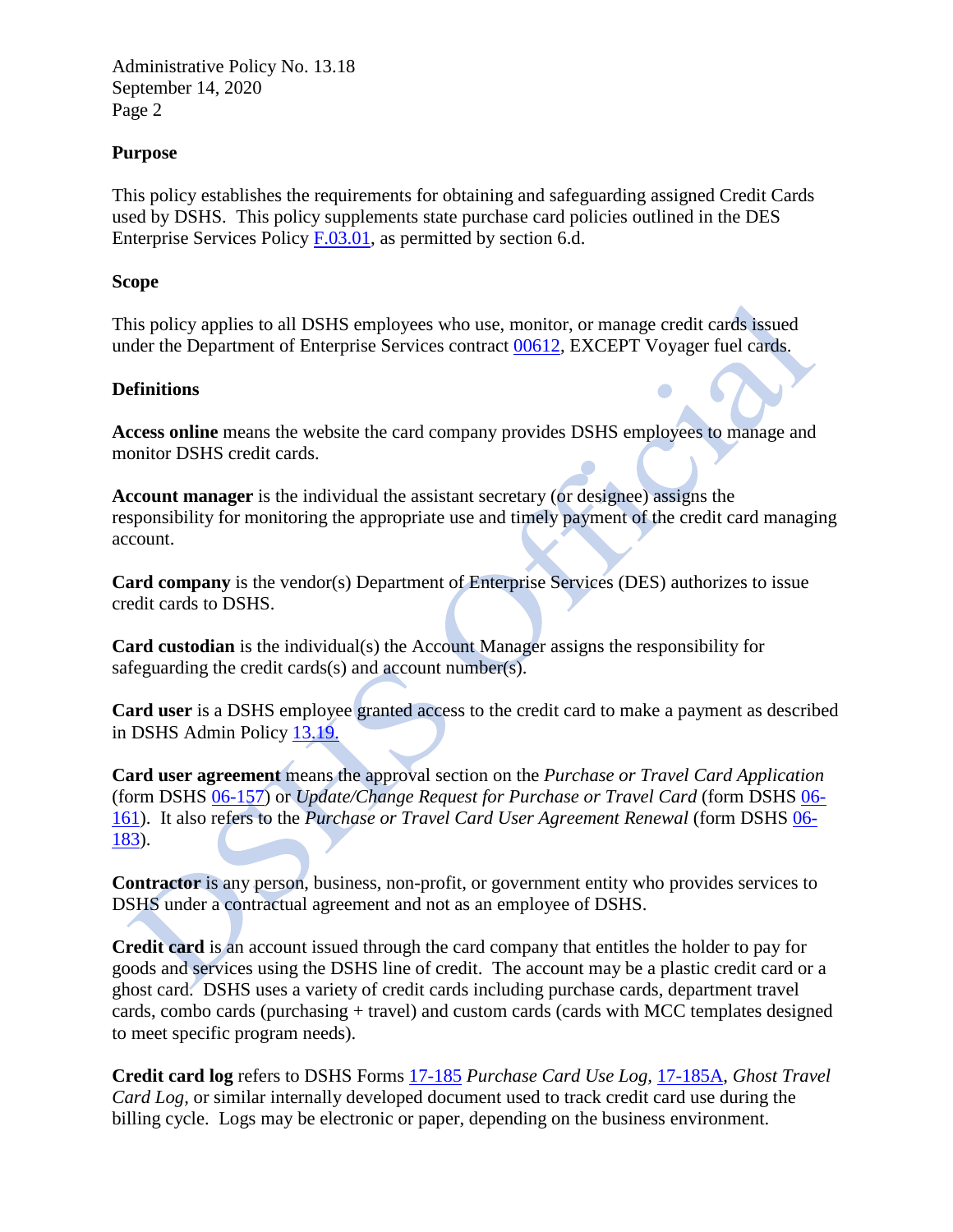**Credit limit** is the maximum dollar amount of purchases allowed on a credit card per billing cycle.

**Fiscal analyst** is the employee responsible for processing payments to the card company, overseeing the accuracy of the account coding, preparing financial reports, and reconciling credit card accounts.

**Ghost card** is a credit card account that does not have a plastic card associated with it. The card company issues a letter with the account information instead of an actual card.

**Managing account** means a parent account that contains a group of one or more credit cards. Managing accounts accept payments, but cannot accept charges for purchases.

**Merchant category classification (MCC) codes** are four-digit numbers assigned to a merchant's credit card terminal when the merchant registers to accept Visa. These codes classify businesses by the type of goods or services provided.

**MCC templates** are preset restrictions to prevent credit cards from unauthorized or unallowable use by blocking certain MCC Codes. For example, liquor stores, gambling, and wire transfer MCCs are blocked on all DSHS credit cards. The program administrator creates standard MCC templates to provide general protection to all DSHS credit cards. Account managers may develop custom MCC templates to meet specific program needs.

**Operational goods and services** refers to expenditures to support the continued operation of DSHS offices and facilities. Procurement of these goods and services is subject to WA state procurement law and policies. It does not apply to institutional local fund or client services expenditures – these areas have different underlying requirements.

**Program administrator** means the DSHS Purchase Card Program Specialist within the headquarters Central Purchasing Unit. This person is responsible for providing oversight, training, advice, direction, consultation and assistance related to credit cards.

**Single purchase limit** is the maximum amount per transaction allowed for a credit card.

## **Policy**

- **A.** The program administrator will provide centralized development, implementation, and monitoring of the DSHS Credit Card program.
- **B.** The program administrator will ensure card custodians, account managers and fiscal analysts have received necessary training and relevant guidance to fulfill their roles and responsibilities related to the Credit Card program.
	- 1. Card custodians will take the following, required DES trainings within 90 days of being assigned responsibility for a credit card used to purchase or pay for operational goods and services, unless the card is used exclusively for travel expenditures.
		- a. [WA State Small Purchases](https://farm.dshs.wa.lcl/LMSSSO/ProcessSSO/?CourseId=22507066795)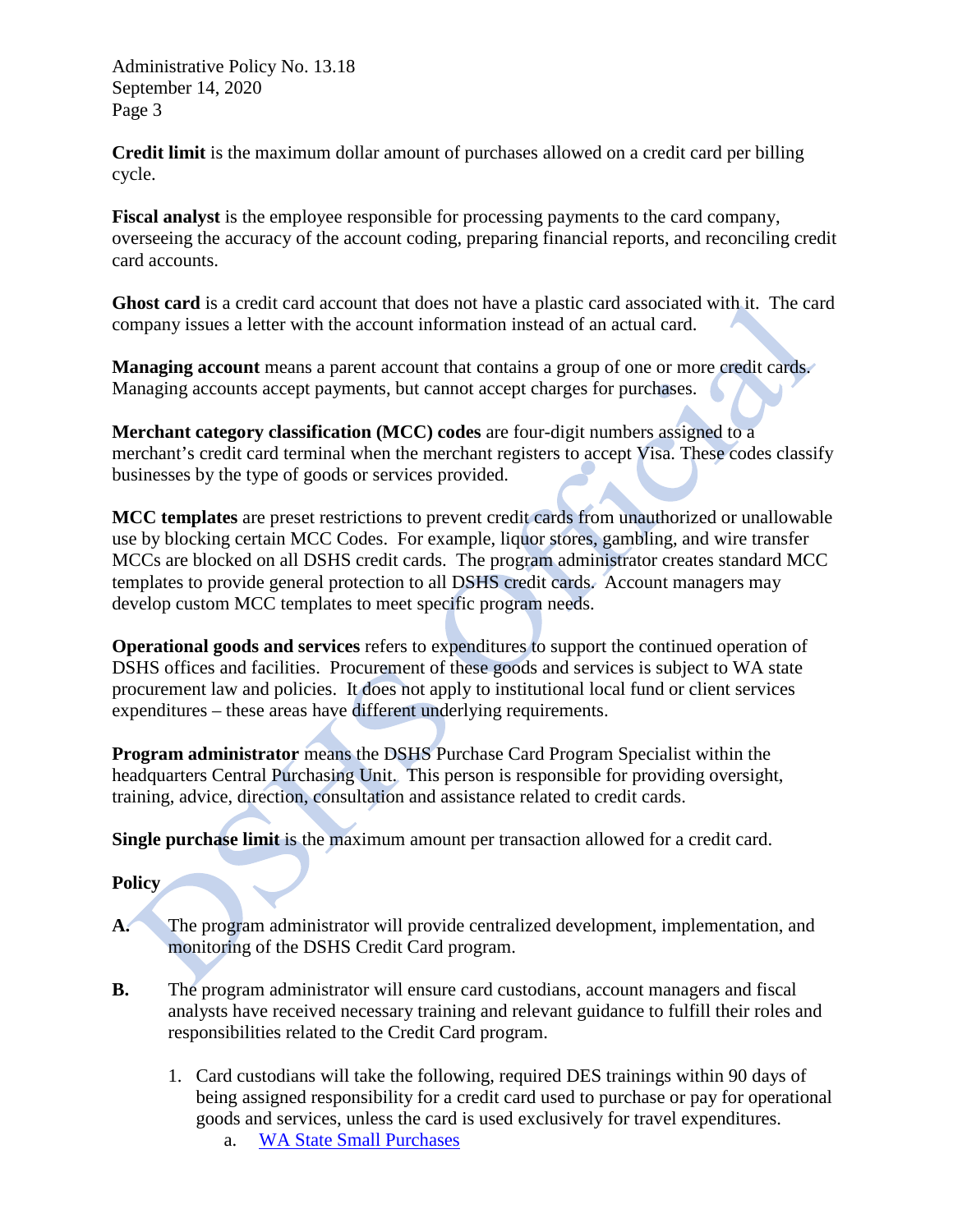- b. [WA State Purchasing and Procurement Ethics](https://farm.dshs.wa.lcl/LMSSSO/ProcessSSO/?CourseId=22507003611)
- **C.** DSHS employees will only use credit cards obtained through the card company. Employees will not use open credit accounts, store credit cards, or stored value cards, unless permitted by [SAAM 40.30.30](https://www.ofm.wa.gov/sites/default/files/public/legacy/policy/40.30.htm#40.30.30) and DSHS Administrative Policy [19.40.30](http://one.dshs.wa.lcl/Policies/Administrative/DSHS-AP-19-40-30.pdf) Gift Cards.
- **D.** Card custodians will sign a card user agreement at least once every 3 years.
- **E.** DSHS employees will employ adequate controls to safeguard credit cards and credit card account numbers against loss and unauthorized use, specifically:
	- 1. Secure the credit card (or ghost card letter) in a safe, locked cabinet, or locked drawer, when not in use.
	- 2. Limit access to the location where the credit card, credit card account numbers, or ghost card letter is stored, to the card custodian and designated backup(s). This includes locations such as network folders.
	- 3. Do not share or write down credit card account numbers.
	- 4. Do not store credit card numbers in personal online accounts on mobile devices.
	- 5. Do not release credit cards and credit card account numbers to volunteers, contractors, or DSHS clients.
	- 6. Use discretion in selecting online vendors. Consider factors such as:
		- a. Website security (for example, look for https://, lock icon, or other indicators that payment data is being sent through a secure site).
		- b. Vendor reputation among consumers *(for example, check the better business bureau, yelp, or other online consumer reporting websites to look for reported scams).*
		- c. Risks associated with maintaining accounts with third party payment processors *(for example, PayPal).*
	- 7. Full 16-digit credit card account numbers must **not** be stored in payment, document imaging, or case management systems, including but not limited to:
		- a. Agency Financial Reporting System (AFRS). Provider One (P1).
		- b. Case management systems including EJAS, STARS, and CARE.
		- c. Institutional local funds systems.
		- d. MODIS
- **F.** DSHS employees will document the physical change transfer and/or use of credit cards as described in Roles and Responsibilities, section [C3](#page-6-0) and [C4.](#page-6-1)
- **G.** All credit card accounts will have a single purchase limit.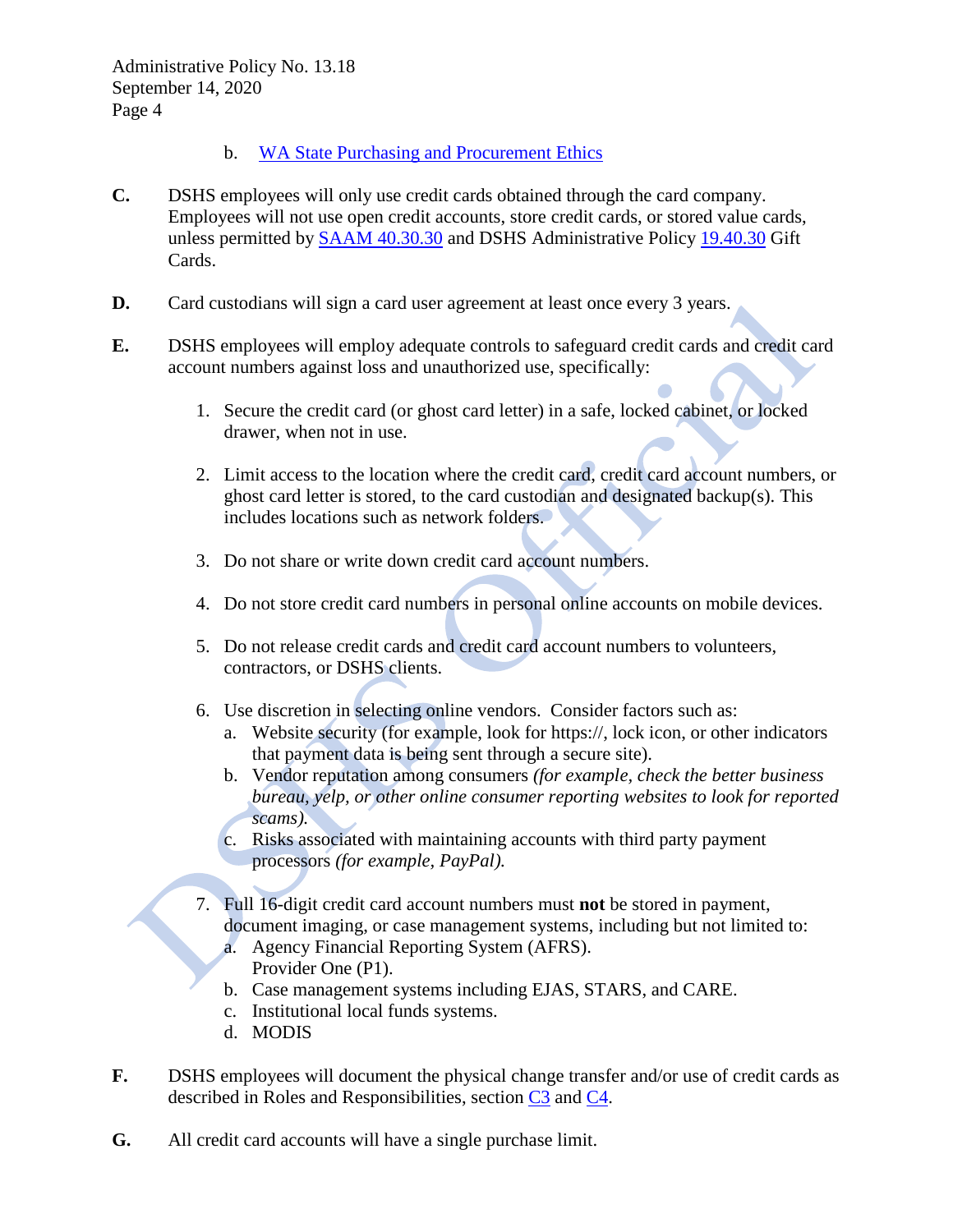- **H.** DSHS administrations will ensure all changes to credit card and managing account assignments, credit limits, and custom MCC templates are approved as described in Roles and Responsibilities, sections [A1,](#page-5-0) [A2,](#page-5-1) [A5,](#page-6-2) [A6](#page-6-3) and [B.](#page-6-4)
- **I.** DSHS administrations will perform an inventory count of assigned credit cards at least monthly. Refer to Roles and Responsibilities section [A3.](#page-5-2)
- **J.** DSHS administrations may develop supplemental credit card policies and procedures that meet the unique needs of their programs and business environments. Policies and procedures developed by the administrations must comply with DES, SAAM and DSHS Administrative Policy.
- **K.** DSHS administrations will ensure key credit card duties are adequately segregated among employees. At a minimum,
	- 1. Assign the functions of card custodian, account manager and assistant secretary designee to different DSHS employees.
		- a. The account manager will not be an employee who reports to the card custodian.
		- b. The assistant secretary designee will not be an employee who reports to the card custodian or account manager.
	- 2. Ensure card custodians and card users are not assigned responsibility for reconciling the account.
		- a. DSHS employees who have physical custody of a credit card will not perform reconciliations of the credit card statement or managing account.
		- b. Card custodians will compile payment documentation for submission to a fiscal analyst or account manager in a manner that facilitates reconciliation.
	- 3. Ensure card custodians and card users are not responsible for performing monthly inventories of the plastic credit cards.
- **L.** DSHS administrations will ensure all card custodians, account managers, and fiscal analysts have an active Access Online profile for obtaining statements and for monitoring activity and balances on their assigned credit card(s). Refer to Roles and Responsibilities section [A4.](#page-6-5)
	- 1. The chief audit executive must approve access for staff within internal audit and consultation.
	- 2. The central purchasing unit manager must approve access for program administrators.
- **M.** DSHS administrations will report changes in job duties, agency transfers, or employee terminations to the Program Administrator within five business days. Refer to roles and responsibilities, sections [A2](#page-5-1) and [B2.](#page-6-6)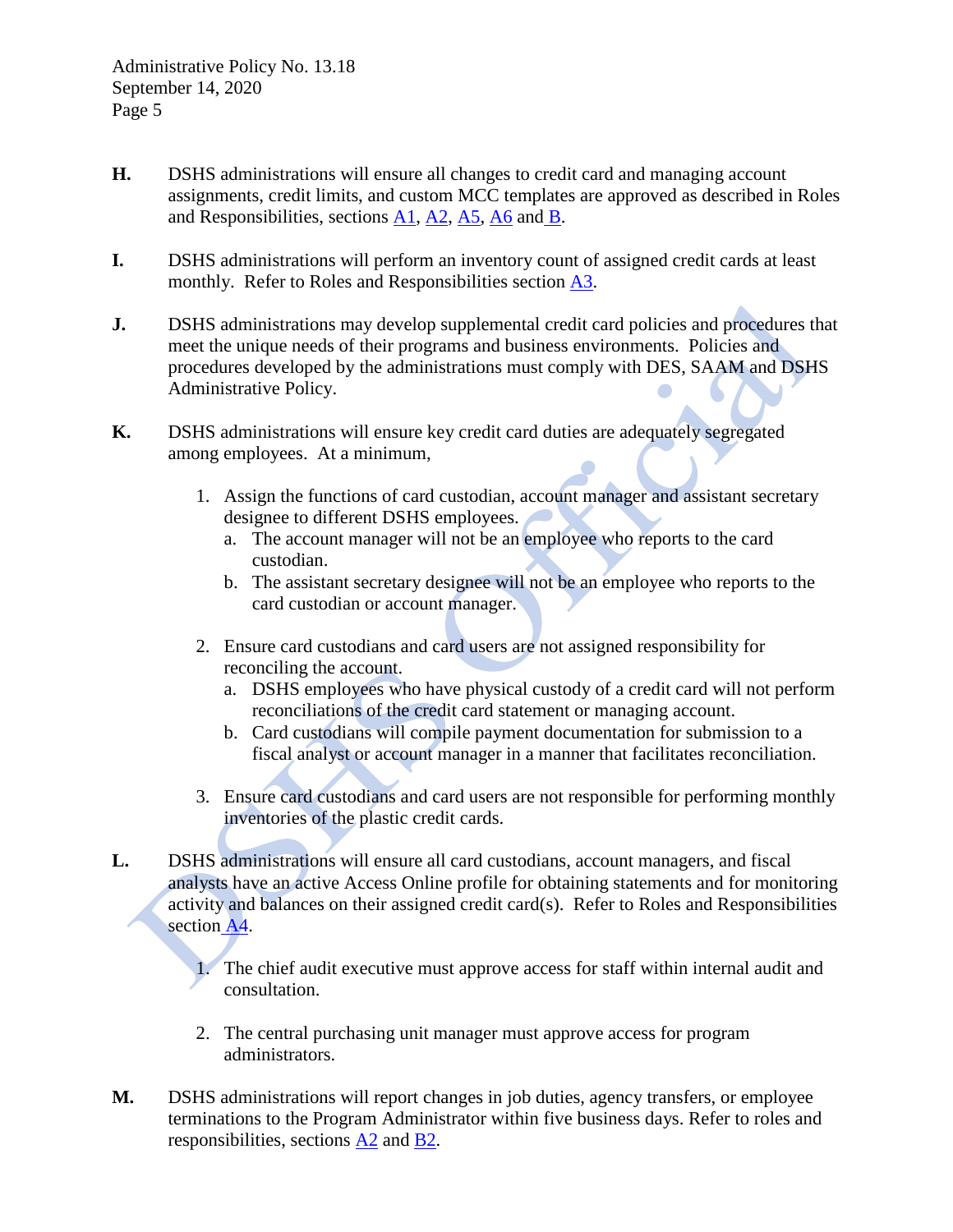- **N.** DSHS employees are subject to discipline, as allowed by RCW, agency policy, or collective bargaining agreement, based on any one or more of the following:
	- 1. Actions that violate DSHS policy;
	- 2. Supervisory work directive; and
	- 3. Suspected or proven criminal activity.
- **O.** The central purchasing unit is authorized access to any records or supporting documentation needed to demonstrate compliance with this policy or with DSHS Administrative Policy [13.19.](http://one.dshs.wa.lcl/Policies/Administrative/DSHS-AP-13-19.pdf)
- **P.** The central purchasing unit reserves the right to freeze credit card accounts, lower credit limits, and single purchase limits, or take other actions deemed appropriate to respond to serious and repeated non-compliance with DSHS, DES, and OFM policies and state procurement law.
- **Q.** DSHS administrations and programs that are unable to comply with specific requirements in this policy will contact [internal audit and consultation](mailto:DSHSORCOperationsReviewandConsultation@dshs.wa.gov) for assistance with developing compensating controls. The program administrator will provide written authorization for any exceptions.

## **Roles and Responsibilities**

## <span id="page-5-0"></span>**A. Account managers**

- 1. Review and approve or deny requests for new credit cards. Send approved requests to the assistant secretary or designee.
- <span id="page-5-1"></span>2. Notify the program administrator in writing when there is a change in card custodian
	- a. Complete an Update/Change Request for Purchase or Travel Card [\(Form 06-](http://forms.dshs.wa.lcl/formDetails.aspx?ID=10033) [161\)](http://forms.dshs.wa.lcl/formDetails.aspx?ID=10033) to add a new card custodian.
	- b. If a card Custodian separates from DSHS and their replacement has not been identified, [send an email to the program administrator](http://one.dshs.wa.lcl/FS/OSS/CPU/PCARDDocumentLibrary/CardCustodianUpdate-Recruiting.msg) to remove the card custodian.
- <span id="page-5-2"></span>3. Inventory the assigned plastic credit cards monthly.
	- a. Observe the credit cards in the possession of the card custodian.
	- b. If any credit cards are checked out at the time of inventory, review the credit card log and verify there is a corresponding entry.
	- c. Document the inventory in writing, including the date and signature of the individual performing the inventory.
	- d. Account managers located separately from card custodians may choose to perform less frequent, surprise inventories OR to designate an employee at the card custodian's home office to verify the credit card is present. Account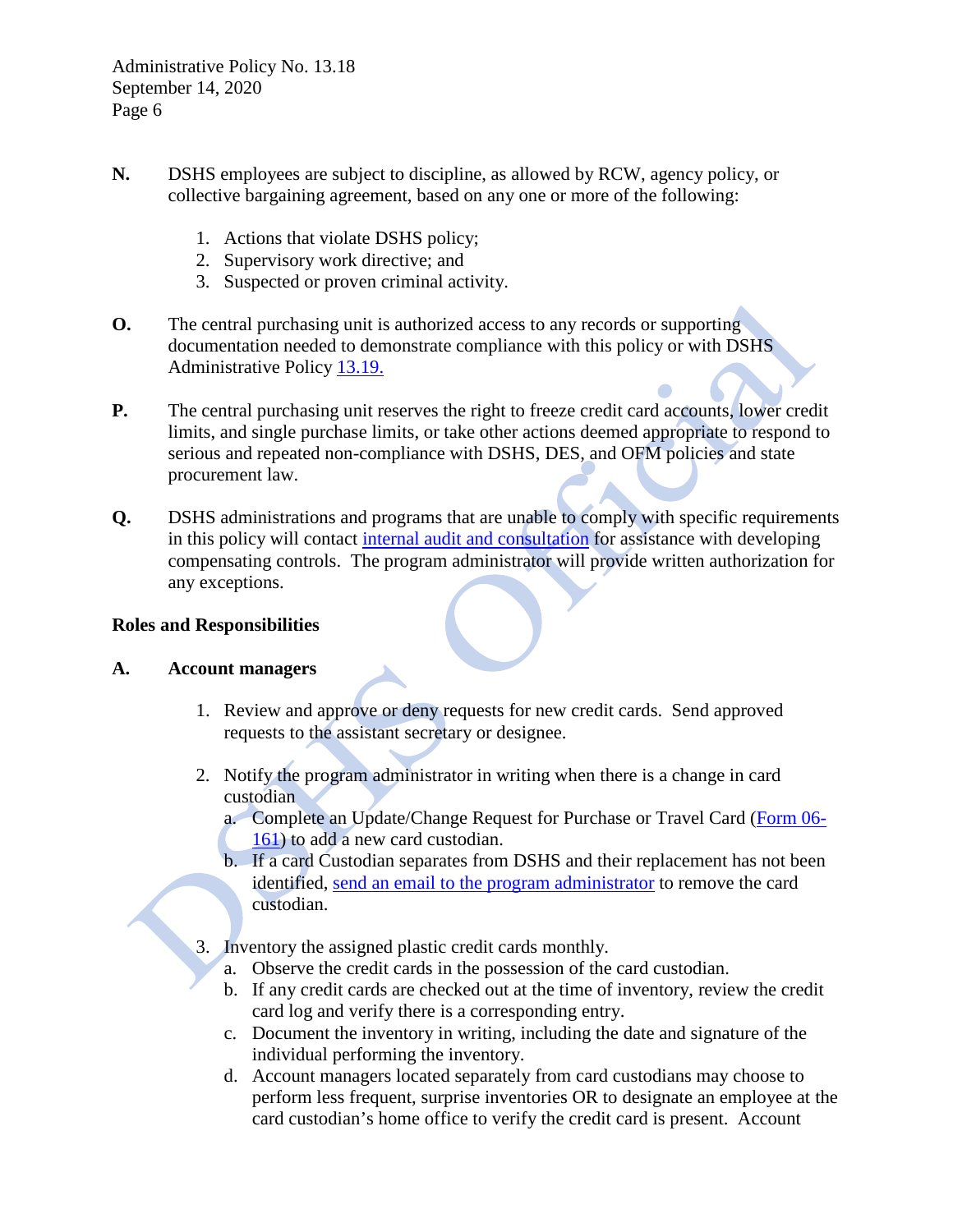> managers must document surprise inventory procedures or delegations in writing.

- e. Ghost cards are exempt from this requirement.
- <span id="page-6-5"></span>4. Approve access to the card company's website via *US Bank Access Online User Set Up* (Form [17-195\)](http://forms.dshs.wa.lcl/formDetails.aspx?ID=10323) for employees other than the card custodian, with the following exceptions:
	- a. Consolidated Business Center (CBS) account managers may approve employee access cards managed by DSHS programs, if required by the employee to perform job duties.
	- b. Request changes to existing profiles or removal of access by sending an email to the [program administrator.](mailto:pcard@dshs.wa.gov)  $\blacksquare$
- <span id="page-6-2"></span>5. Approve temporary changes to single purchase limits and credit limits in writing by [sending an email to the program](http://one.dshs.wa.lcl/FS/OSS/CPU/PCARDDocumentLibrary/TempLimitIncrease.msg) administrator.
- <span id="page-6-3"></span>6. Approve permanent or temporary changes to custom MCC templates in writing by [sending an email to the program](http://one.dshs.wa.lcl/FS/OSS/CPU/PCARDDocumentLibrary/MCCOverride.msg) administrator.
	- a. Review and approve or deny requests for temporary changes to standard MCC templates when requested by the Program Administrator.
- 7. Reconcile managing account balances to cardholder account balances at least monthly to ensure account balances are paid accurately and past due balances are researched and addressed immediately.

#### <span id="page-6-4"></span>**B. Assistant secretaries or designees**

- 1. Review and approve or deny requests for credit cards held by their administration. Send approved *Purchase or Travel Card Application* [\(Form 06-157\)](http://forms.dshs.wa.lcl/formDetails.aspx?ID=8758) to the [program administrator.](mailto:pcard@dshs.wa.gov)
- <span id="page-6-6"></span>2. Review and approve or deny permanent changes to credit limits, single purchase limits, or account managers for credit cards held by their administration. Send approved *Update/Change Request for Purchase or Travel Card* (Form [06-161\)](http://forms.dshs.wa.lcl/formDetails.aspx?ID=10033) to the program [administrator.](mailto:pcard@dshs.wa.gov)

# **C. Card custodians**

- 1. Safeguard the credit cards and account numbers in a locked location to protect against loss, theft, and unauthorized use.
- 2. Keep physical possession of the credit card and/or ghost card letter.
- <span id="page-6-0"></span>3. Only release the credit card to card users, as defined in this policy.
- <span id="page-6-1"></span>4. Document card usage using a credit card log.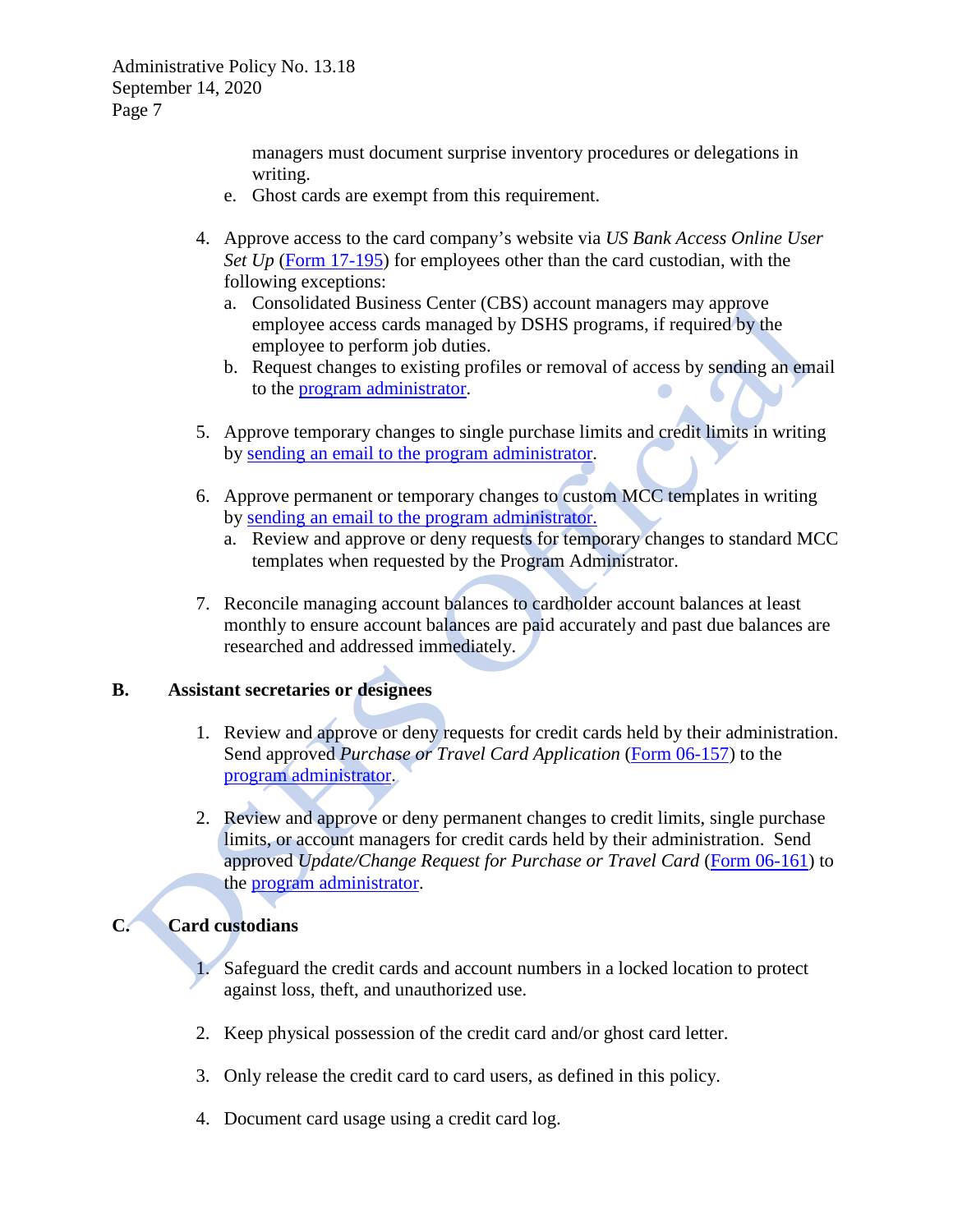- a. Complete the credit card log immediately when using the credit card or checking the card out to a card user. Do not create logs after-the-fact from statement data.
- b. When a credit card physically changes hands, both the card custodian and card user must initial the log at the time the transfer of the card occurs.
- 5. Report lost or stolen cards and unauthorized transactions to the program administrator and account manager.

## **D. Card users**

- 1. Follow purchasing guidelines when making purchases (i.e. state contracts are utilized, delegated purchase limits are not exceeded). See DSHS Administrative Policy [13.08](http://one.dshs.wa.lcl/Policies/Administrative/DSHS-AP-13-08.pdf) & [13.19.](http://one.dshs.wa.lcl/Policies/Administrative/DSHS-AP-13-19.pdf)
- 2. Safeguard the credit card from potential loss, theft, or unauthorized use.
- 3. Promptly return the credit card and receipts, order confirmations or other documentation to the card custodian after the payment is completed.
- 4. Immediately report lost credit cards to the card custodian.

## **E. Fiscal analysts**

- 1. Reconcile purchase card statements to supporting documentation to ensure purchases are valid.
	- a. Perform reconciliations at least monthly.
	- b. Immediately report any unsupported or questionable purchases to the account manager.

# **F. Program administrator**

- 1. Serve as subject matter expert and provide intranet resources, training, technical assistance and consultation on:
	- a. Credit card internal controls, procedures, policy compliance, best practices, fraud prevention, and account configuration options.
	- b. Using the Access Online website.
- Oversee creation and update of the agency's policies, forms, and general procedures regarding the control and usage of credit cards.
- 3. Determine the agency account structure as it pertains to:
	- a. Selection and implementation card company products.
	- b. Managing account credit limits.
	- c. Standard MCC templates.
	- d. Fraud prevention and detection strategies.